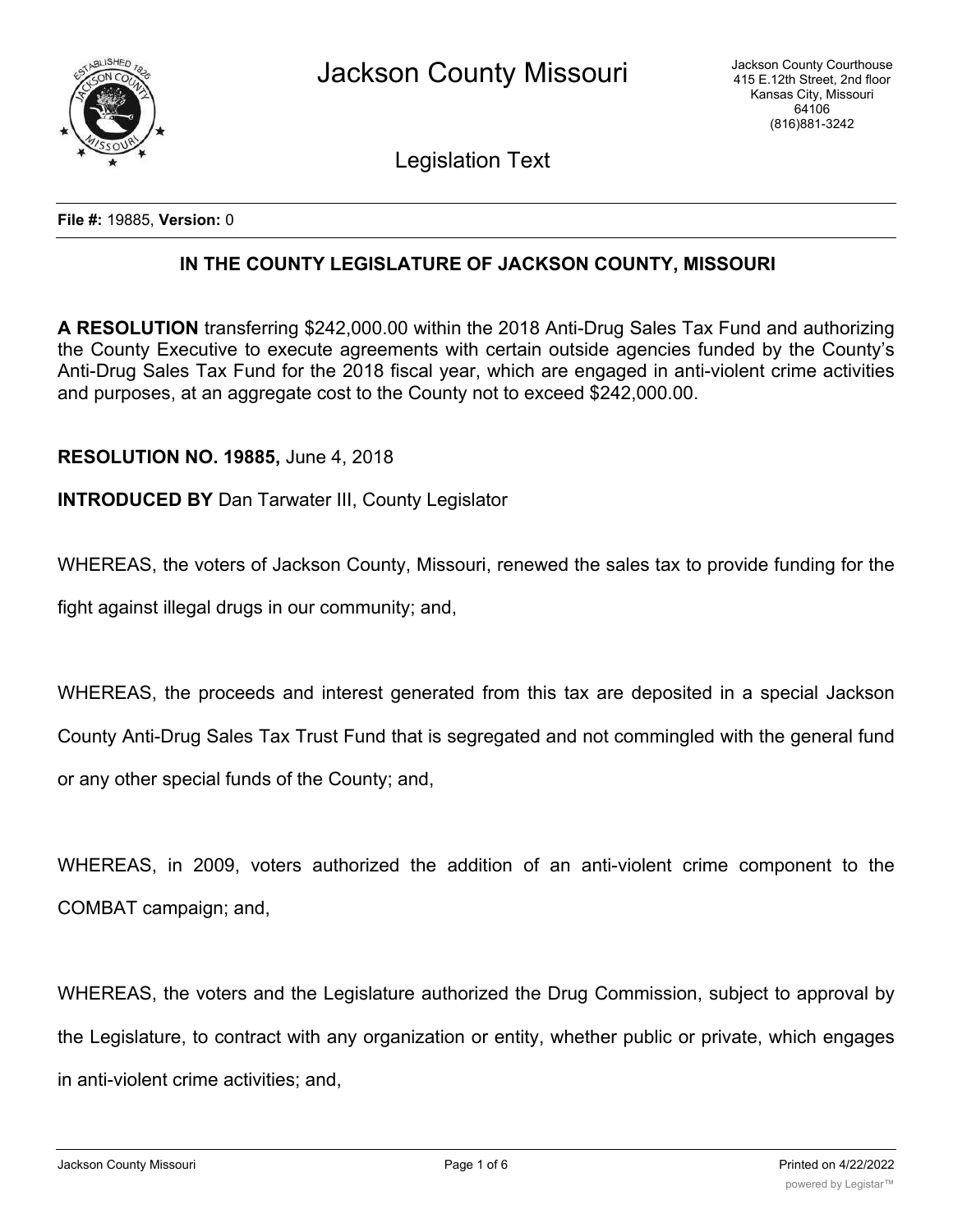WHEREAS, by Request for Proposals 59-13, the Drug Commission solicited proposals from community agencies seeking to provide anti-violence initiative activities and services; and,

WHEREAS, these proposals were evaluated by outside reviewers who made funding recommendations to the Commission; and,

WHEREAS, after review of the outside evaluators recommendations, the Jackson County Drug Commission has recommended that the County Executive be authorized to execute agreements with the following outside agencies engaged in anti-violent crime activities for services from January 1, 2018, to December 31, 2018:

| <b>AGENCY</b>                             |  |  |
|-------------------------------------------|--|--|
| <b>Bridge Leadership Academy</b>          |  |  |
| $\sim$ $\sim$ $\sim$ $\sim$ $\sim$ $\sim$ |  |  |

## **AGENCY AMOUNT**

| <b>Jackson County Family Court</b><br><b>TOTAL</b> | \$44,184.00<br>\$242,000.00 |
|----------------------------------------------------|-----------------------------|
| ArtsTech                                           | \$27,000.00                 |
| <b>Black Health Care Coalition</b>                 | \$51,960.00                 |
| <b>Connecting For Good</b>                         | \$70,000.00                 |
| Catholic Charities of Kansas City                  | \$69,814.00                 |
| <b>Bridge Leadership Academy</b>                   | \$122,403.00                |

and,

WHEREAS, a transfer within the Anti-Drug Sales Tax Fund is necessary to place the funds required

for the agreements in the proper spending account; and,

WHEREAS, by Ordinance 5062, dated December 6, 2017, the Legislature did establish certain

Reserve Accounts for certain budget lines within the 2018 County budget; and,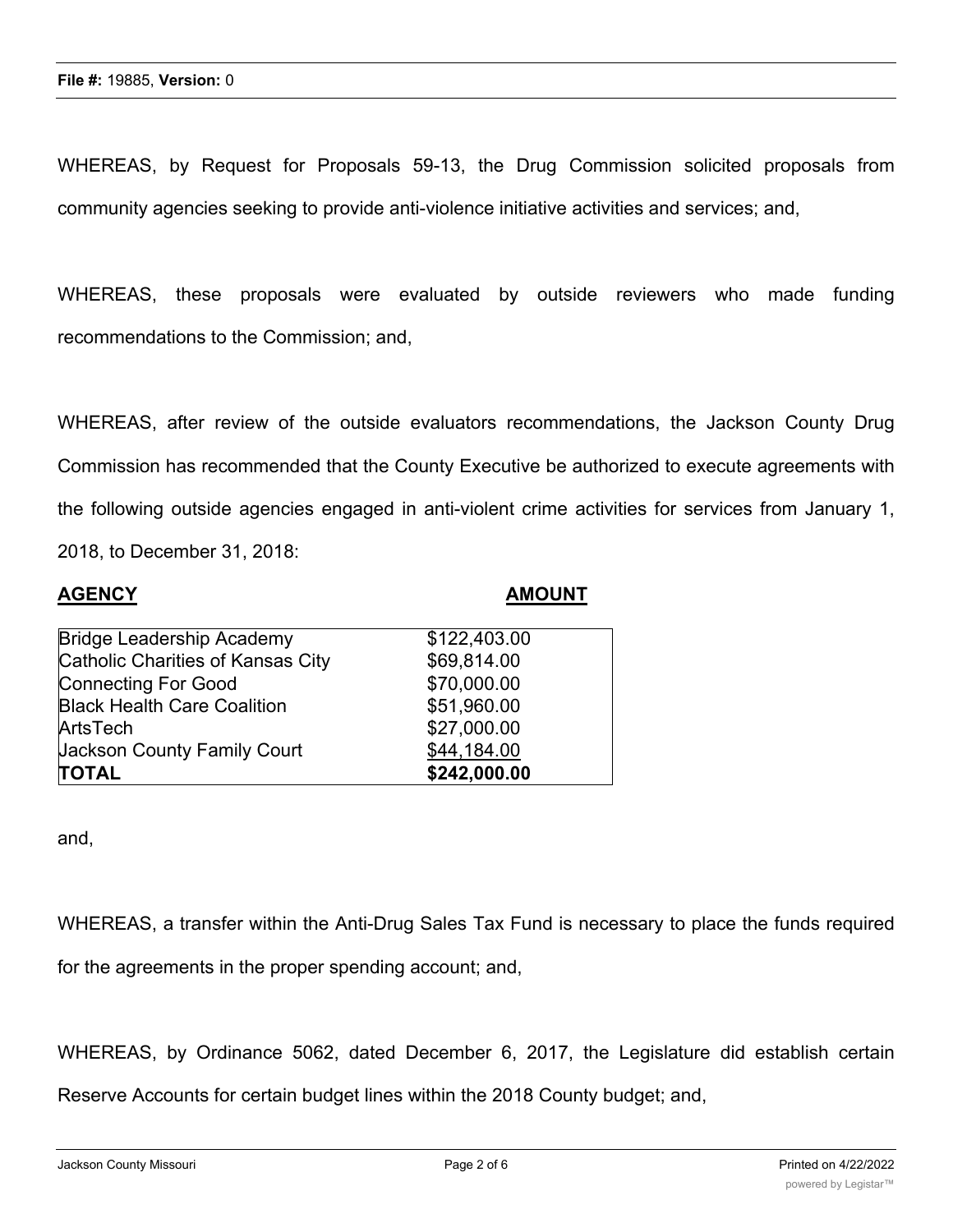WHEREAS, certain funds appropriated in such Reserve Accounts within the 2018 Anti-Drug Sales Tax Fund are needed to cover the anti-violent crime agreements; and,

WHEREAS, there are numerous disputes between the County Executive and the Legislature regarding the validity of Ordinance 5062, relating to its construction and interpretation, and multiple related issues; and,

WHEREAS, the Chief Administrative Officer has recommended the adoption of this Resolution, without waiving any previous position taken in reliance upon the memorandum of the County Counselor dated December 22, 2017, regarding Ordinance 5062, and without waiving any position taken in reliance upon other legal memorandums provided by the Office of the County Counselor; and,

WHEREAS, the Legislature recognizes that funds identified as Reserve Funds in the adopted 2018 budget within the Anti-Drug Sales Tax Fund are required to be designated for use by the Drug Commission; and,

WHEREAS, the Chief Administrative Officer has requested that the funds identified in this Resolution be made available for such use within the 2018 budget; and,

WHEREAS the Legislature agrees that funds described in this Resolution should be made available for such use by posting to certain budget line items in the Anti-Drug Sales Tax Fund nondepartmental budget or otherwise for calendar year 2018 by the Finance and Purchasing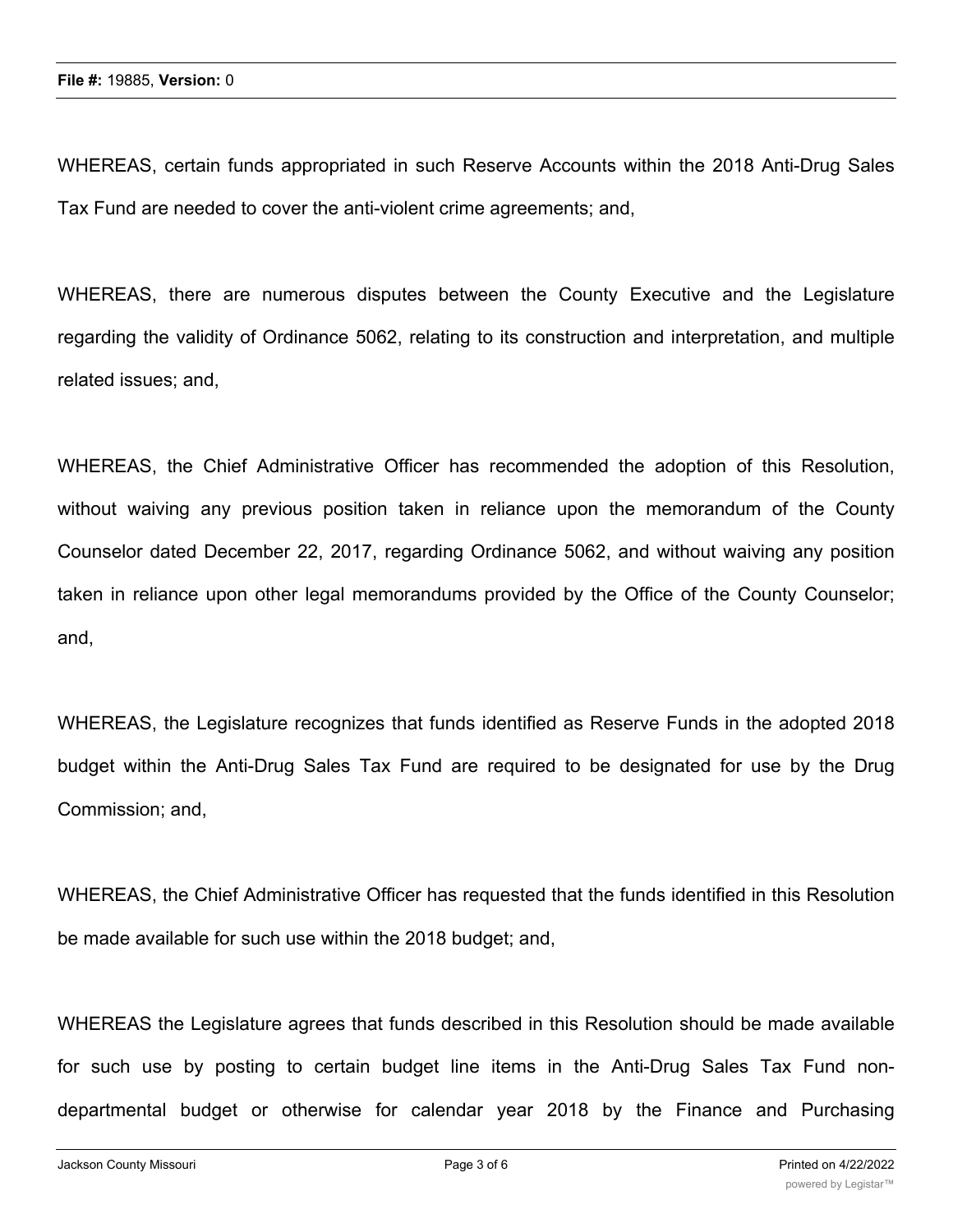Department; now therefore,

BE IT RESOLVED by the County Legislature of Jackson County, Missouri, that the following transfers or equivalent documentation/identification, to accomplish posting of the funds in County's budget management system so that the funds are available for immediate use and expenditure within the 2018 budget, be and hereby are authorized:

| <b>DEPARTMENT/DIVISION</b> | <b>CHARACTER/DESCRIPTION</b> | <b>FROM</b> | TO        |
|----------------------------|------------------------------|-------------|-----------|
| Anti-Drug Sales Tax Fund   |                              |             |           |
| Reserve                    |                              |             |           |
| 008-8006                   | 56835 - Reserve Operating    | \$242,000   |           |
| Non-Departmental           |                              |             |           |
| Anti-Drug                  |                              |             |           |
| 008-5108                   | 56090- Other Contractual Svc |             | \$242,000 |

BE IT FURTHER RESOLVED by the County Legislature of Jackson County, Missouri, that the County Executive be and hereby is authorized to execute agreements with these agencies in the respective amounts indicated, in a form to be approved by the County Counselor; and,

BE IT FURTHER RESOLVED that the Department of Finance and Purchasing be and hereby is

authorized to make all payments, including final payment on the agreements.

 $\overline{\phantom{a}}$  , and the contribution of the contribution of the contribution of the contribution of the contribution of the contribution of the contribution of the contribution of the contribution of the contribution of the

Effective Date: This Resolution shall be effective immediately upon its passage by a majority of the Legislature.

APPROVED AS TO FORM:

Chief Deputy County Counselor County Counselor

Certificate of Passage

I hereby certify that the attached resolution, Resolution No. 19885 of June 4, 2018, was duly passed on June 11, 2018 by the Jackson County Legislature. The votes thereon were as follows: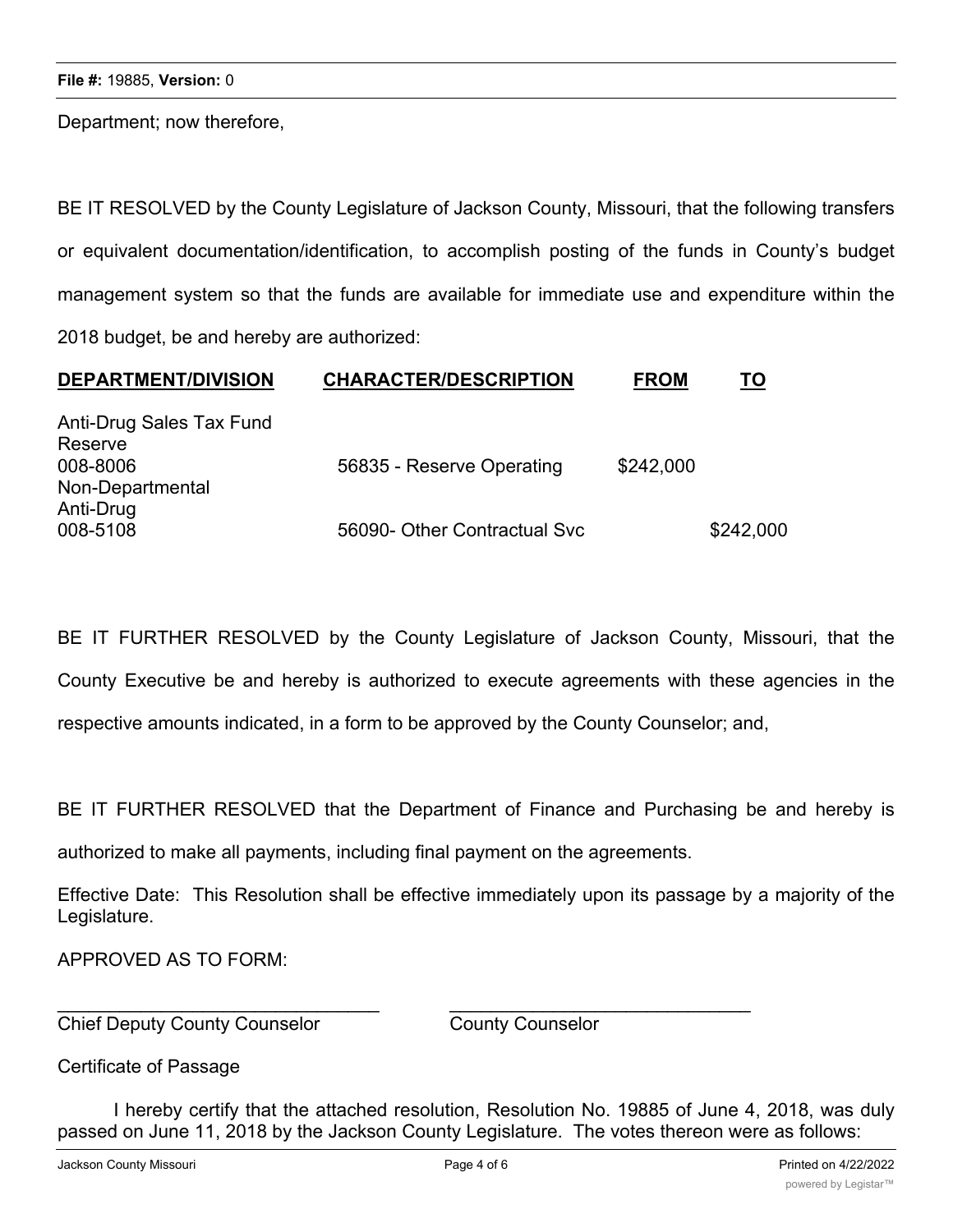| Yeas<br>9                             | Nays _____                          |
|---------------------------------------|-------------------------------------|
| Abstaining<br>$\overline{\mathbf{0}}$ | Absent<br>$\overline{\phantom{0}}$  |
|                                       |                                     |
| Date                                  | Mary Jo Spino, Clerk of Legislature |

Funds sufficient for the above-described transfer or equivalent documentation and/or identification to accomplish posting of the funds in the County's budget management system so that the funds are available for immediate use and expenditure are available in the sources indicated below.

| <b>ACCOUNT NUMBER:</b> | 008 8006 56080           |
|------------------------|--------------------------|
| <b>ACCOUNT TITLE:</b>  | Anti-Drug Sales Tax Fund |
|                        | Reserve                  |
|                        | <b>Reserve Operating</b> |
| NOT TO EXCEED:         | \$242,000.00             |

There is a balance otherwise unencumbered to the credit of the appropriation to which the expenditure is chargeable and there is a cash balance otherwise unencumbered in the treasury to